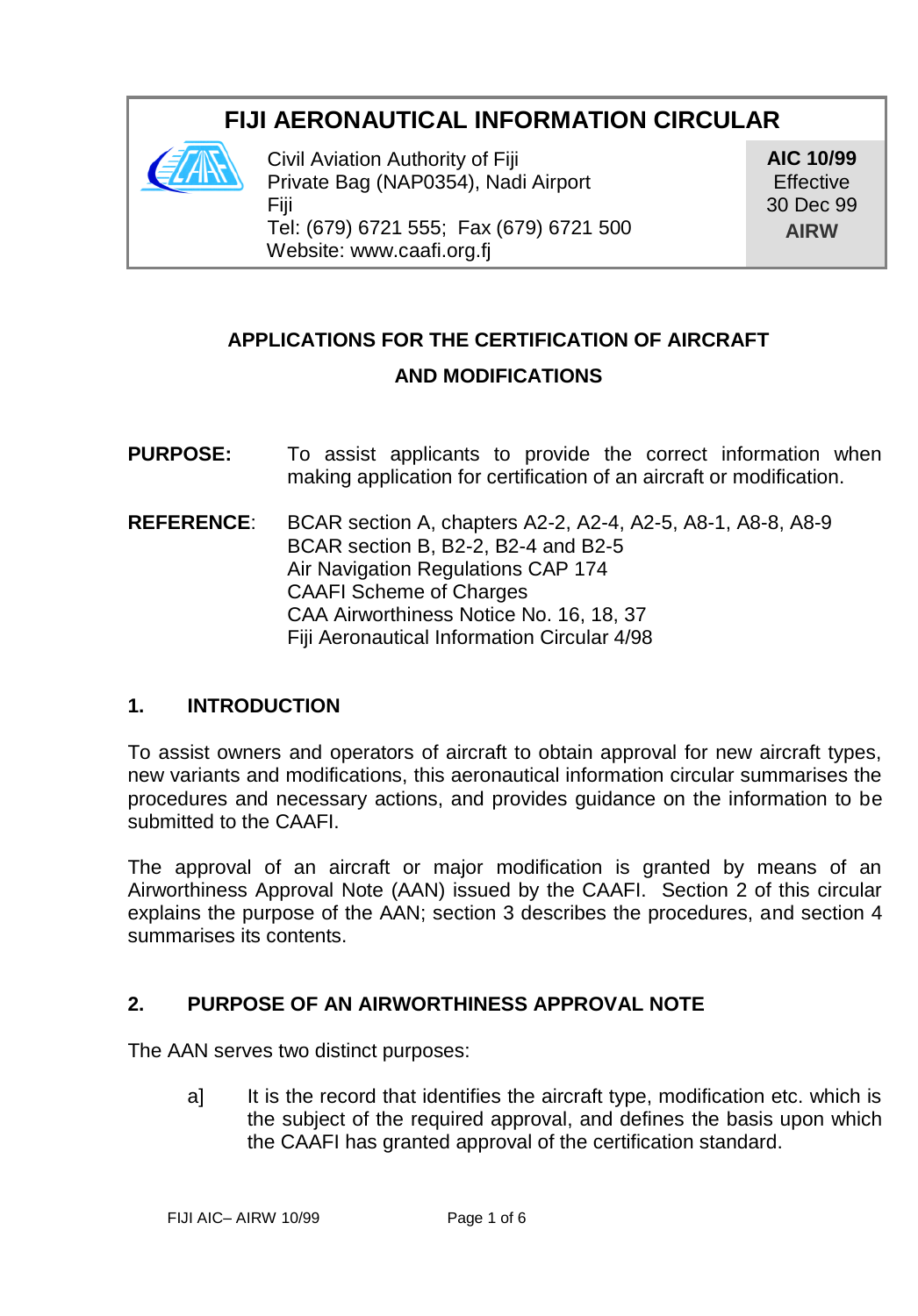b] It is used as an instruction to the CAAFI airworthiness staff against which they can verify that the subject aircraft is to anappropriate build standard and/or has the necessary modifications or installations to qualify for certification in accordance with the AAN.

#### **3 PROCEDURES**

- 3.1 The application form is received by the CAAFI together with the appropriate fee. CAAFI Form 104 is used for the initial certification of all aircraft whether or not previously approved by the CAAFI. (For information relating to certification of new aircraft types or variants see BCAR Chapters A2-2, A2-4, B2-2 and B2-4). CAAFI Form 143 is used for a **Major** Modification. (For information on the classification of modifications and the procedures for Minor Modifications, see BCAR Chapter A2-5 and B2-5).
- 3.2 The form is checked for completeness. It will be returned if the information is insufficient or the incorrect fee has been sent. (See the CAAFI scheme of charges).
- 3.3 An Airworthiness Approval Note (AAN) number is allocated and the CAAFI-Authorised Person responsible nominated.
- 3.4 When the information provided by the applicant has been reviewed within the CAAFI, the Authorised Person responsible will prepare a working draft AAN based on the information provided by the applicant (See 4 below). When satisfied with all aspects, the Authorised Person responsible signs the working draft and allocates it to the assigned Airworthiness Officer.
- Note: In some cases, in order to expedite the approval, it may be desirable for the person responsible to furnish a draft AAN before some aspects of the approval have been completed to his satisfaction. (The completion of the CAAFI approval of a Flight Manual is sometimes such an example). This is acceptable provided the incomplete aspects are clearly notified to the CAAFI either by a covering letter or by a specific note added to the working draft. In this case the assigned Airworthiness Officer must not sign the AAN until the Authorised Person responsible has confirmed that the outstanding items are completed.
- 3.5 The assigned Airworthiness Officer will inspect the aircraft against the standard defined in the AAN. When satisfied with the general condition of the aircraft/modification/installation and having confirmed conformity with the design standard, the AAN will be signed. This completes the approval process and a copy of the working draft AAN may be provided to the applicant if requested.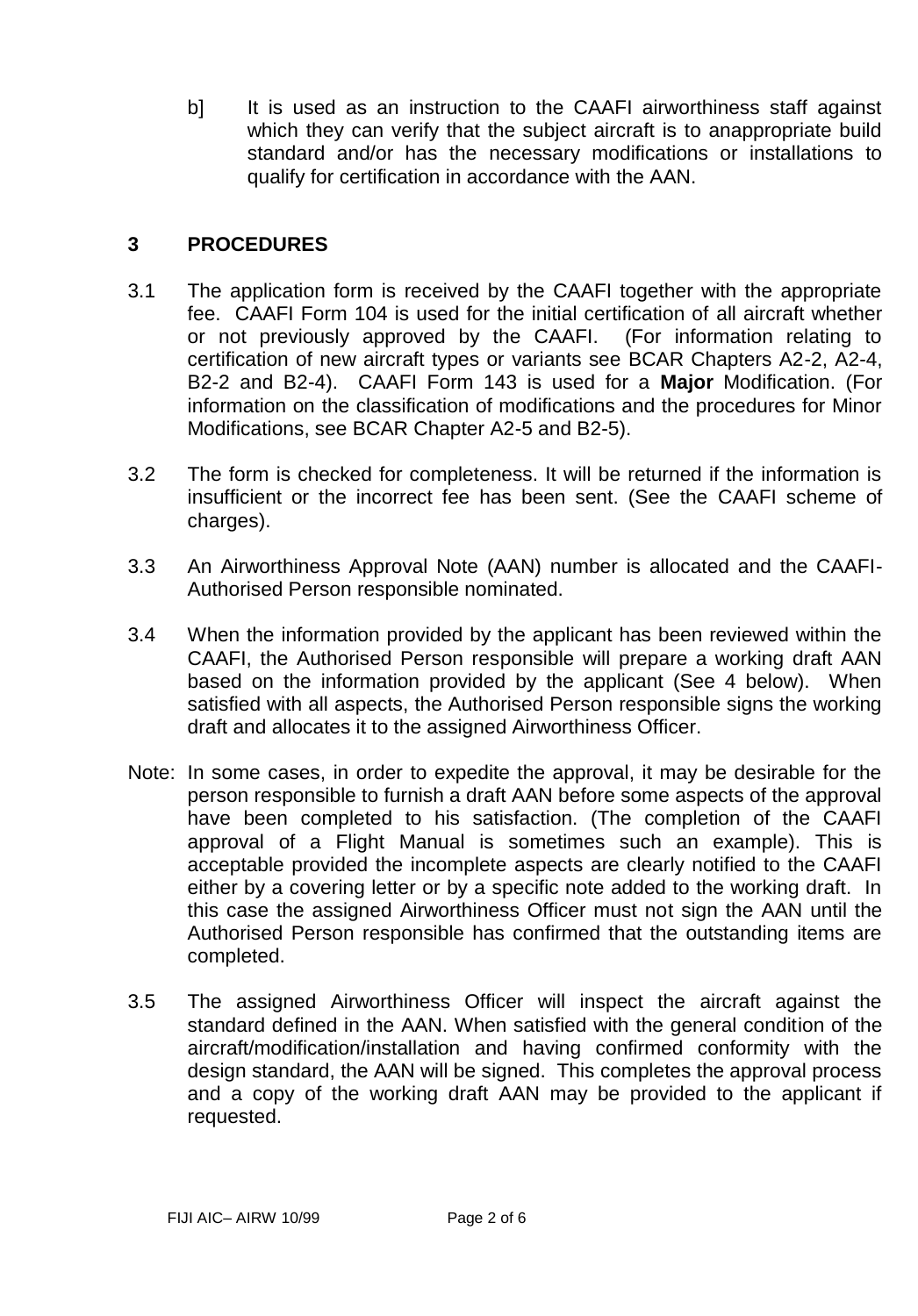3.6 As the final administrative procedure, this signed working draft AAN is returned to the CAAFI headquarters for final issue and distribution, including a copy to the applicant.

#### **4. INFORMATION REQUIRED FOR AIRWORTHINESS APPROVAL NOTE**

The following lists the standard paragraphs of an AAN together with a summary of the nature of the information to be provided under each heading.

4.1 Introduction

The introduction provides a brief statement of the objectives of the AAN, a simple summary of the subject and the certification basis for the approval.

Reference to any previous approval or investigation will be made where these are relevant. Detailed histories of second-hand aircraft will not normally be included.

4.2 Build Standard/Modification Description

The purpose of this section is to define the build (design) standard of the aircraft or modifications, by reference to relevant documentation or by differences from previously certificated aircraft or modifications. This will depend on the AAN subject and may include, where relevant: -

- a] Reference to the Type Certificate Data Sheet (TCDS), Supplement Type Certificate (STC) or modification number.
- b] Type Specification Document plus differences with respect to previous certified build standard where appropriate, or brief description of modification. The incorporation of acceptable variations such as STC's or previously approved modifications will be stated.
- c] References of supporting information (e.g. reports, manufacturer statements or letter of difference).
- d] The completed CAAFI Form 153 (Radio Installation). Unless there are significant new radio/navigation/avionics equipment associated with the application, no detailed listing need be made in the AAN.
- e] Drawing reference of interior configuration layouts, or previously accepted configurations. The submissions from the applicant as defined in the AAN should be sufficiently detailed to enable the assigned Airworthiness Officer to verify that the aircraft conforms.

Note: The issue numbers of all referenced documents must be stated where relevant.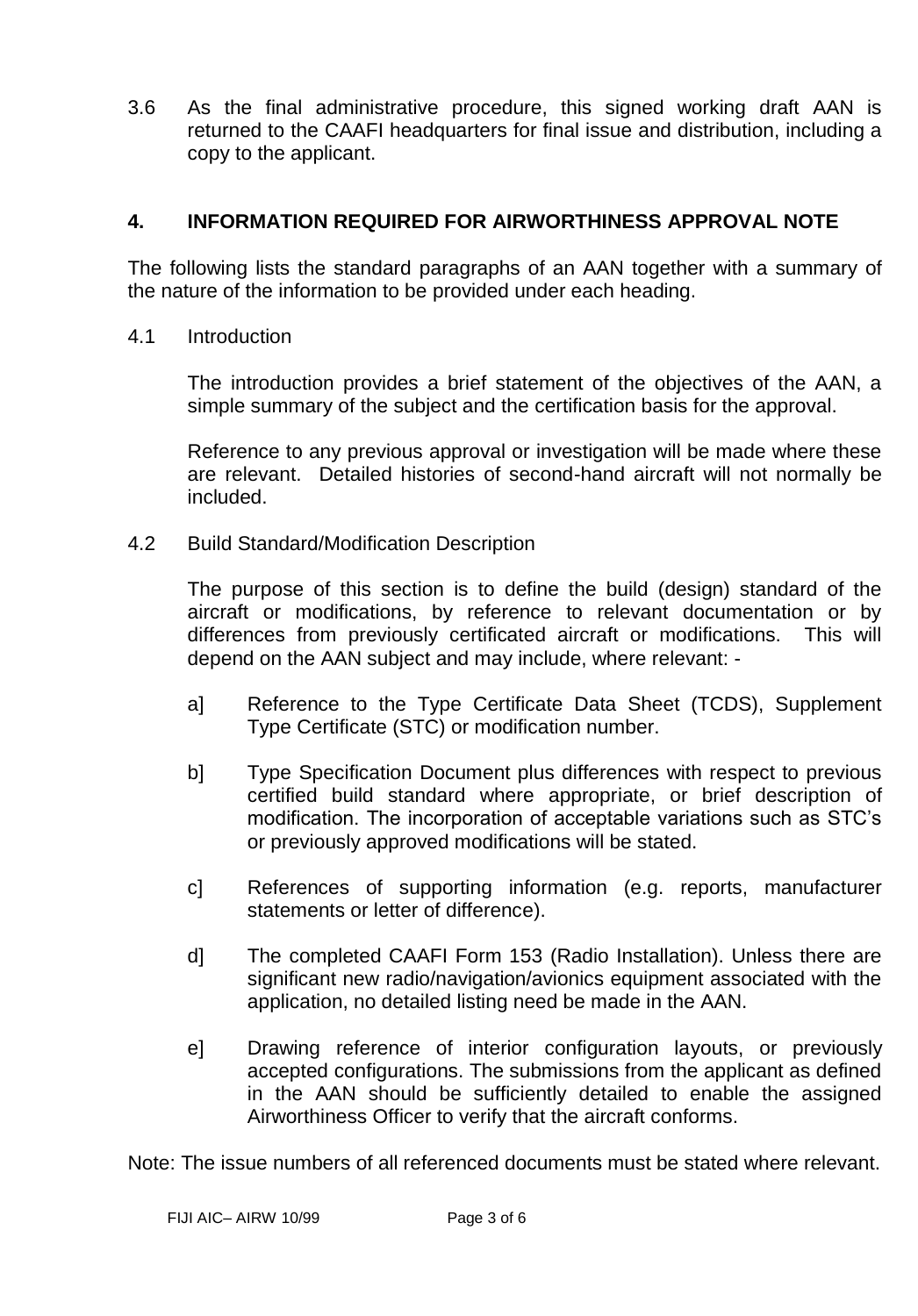- 4.3 Basis of certification or approval
	- a] Certification code (e.g. relevant BCAR, JAR etc)
	- b] Additional requirements/special conditions for imported foreign aircraft.
	- c] Any other relevant regulations not covered by (a) or (b) (e.g. Airworthiness Notices, CAA specifications).
- 4.4 Compliance with the requirements
	- a] Means of compliance/details of investigation. The means of compliance or alternative (e.g. equivalent safety case) with the relevant requirement (in 4.3 above) will be specified in each case. This will be established using the information provided by the applicant. Reference to advisory material (e.g. FAA Advisory Circulars, JAR ACJ) should be given where appropriate.
	- b] Reference to the Certificate of Design (BCAR Chapter A2-5) for UK designed aircraft or modifications.
	- c] A statement of compliance with relevant CAA Mandatory Modifications and Inspections, foreign ADs or CAA AADs will be provided.
	- d] Precise details of deviations from requirements (concessions), with a brief reason for their acceptance. Any associated limiting dates or time in service should be specified. A summary listing of deviations is required in section (4.8).
	- e] Documentation (e.g. reports, manuals, MMEL references where relevant) associated with the statement of compliance.
- 4.5 Flight Test

Reference to flight test report(s) where relevant. The Flight Report itself should contain all the information needed to establish the CAAFI acceptance.

4.6 Flight Manuals

Reference to the Flight Manual and all applicable supplements where relevant. The working draft AAN cannot be signed until any relevant Flight Manual or supplement has been approved or formally accepted by the CAAFI.

4.7 Noise

Reference to appropriate certificate where relevant.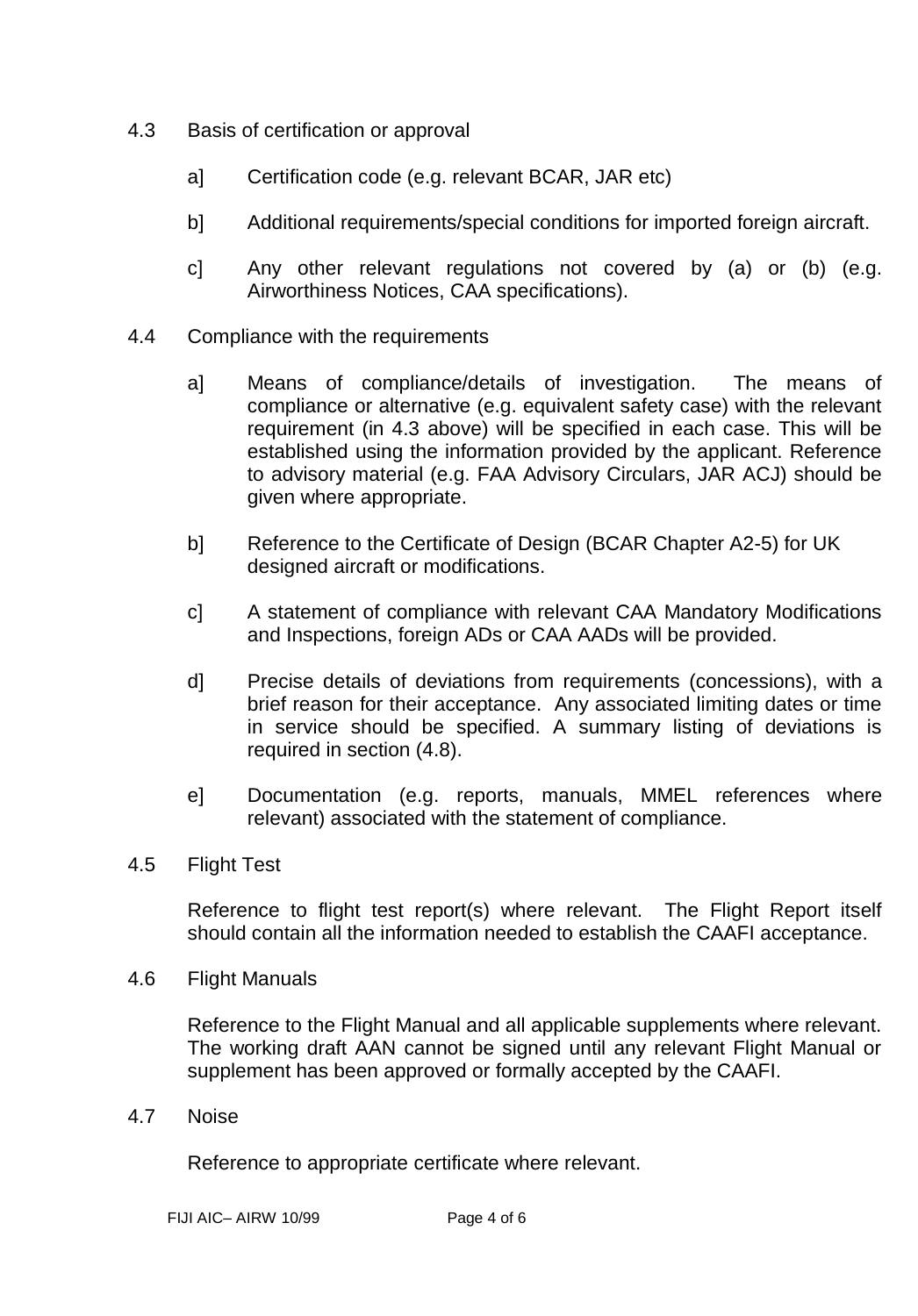#### 4.8 Limitations/concessions

Any specific limitations and/or concessions which are conditional to the certification/approval concerned will be referenced in the AAN. It is not intended that limitations appearing in the relevant Flight Manual should be stated here. This section is intended to record such additional maintenance actions, flight limitations, etc. which need to be addressed in order to compensate for a partial non-compliance with some aspects of this AAN approval. Time limits for the completion of such items would usually be given.

All concessions and any conditions or limitations associated with them must be listed, with references to the requirements to be waived or relaxed.

4.9 Approval Statement

This approval statement will be a concise statement of fact, and whilst it will make specific reference to anything which constrains the approval, it should not introduce limitations or conditions that cannot be found in the main body of the AAN.

The approval statement should be as wide-ranging as possible and encompass anything that would be technically acceptable in the light of the particular investigation (e.g. inclusion of other marks or variants, eligibility for other certification categories etc).

4.10 Inspection Statement

The inspection statement will take the form: -

*This aircraft/system/modification has been inspected and found to conform to the standards stated in this AAN.*

Where there is clearly no requirement for, or benefit from, a physical inspection of the aircraft, this statement can be omitted (e.g. Flight Manual amendments reflecting weight changes).

## **5. RESPONSIBILITY OF APPLICANT**

To ensure that the AAN can be completed by the CAAFI without delay, the applicant should submit the supporting information to enable the AAN to be completed by the CAAFI Authorised Person responsible.

The applicant should advise the CAAFI at the time the application is made, or very soon afterwards, of the proposed program and means of compliance with the applicable certification standards.